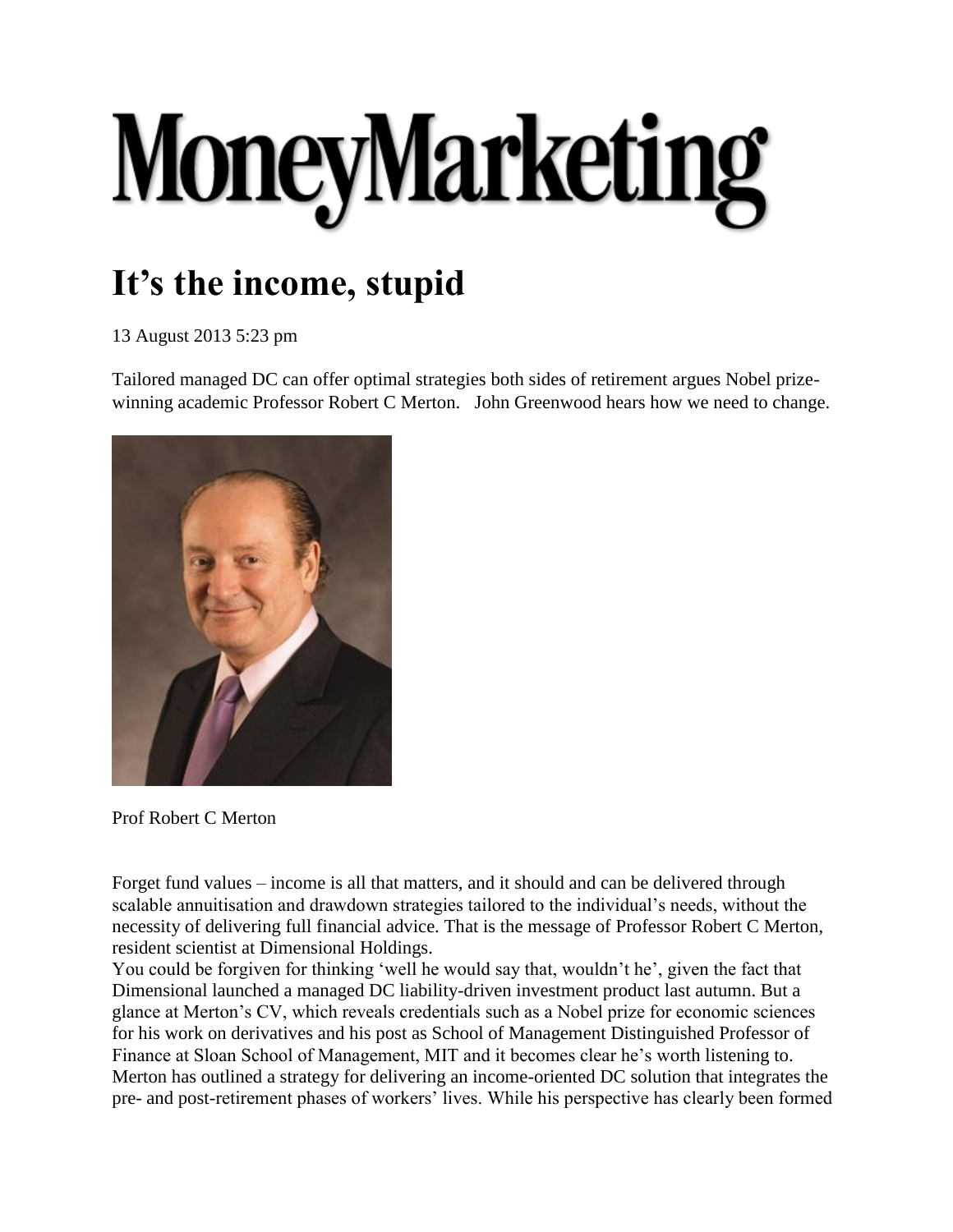from his experiences in the US, its principles are readily transposable to the burgeoning UK DC environment. Given how much further down the DC line the US is than the UK, it is a viewpoint well worth hearing.

His first premise is that DC needs to be completely redesigned, with the focus on growth in fund values needing to be almost entirely purged from our system. Confusing the need for a pot of money with the need for income can lead to very expensive mistakes he argues.

"You cannot say wealth goals are approximate to income goals. Imagine you are a 45 year old and you are going to retire at 65. In returns of income, what is the risk free asset? It is an asset, fully guaranteed, that 20 years from now starts paying you a level income for the rest of your life, corrected for inflation. I created one of those, called a real annuity, and from 2003 to 2012 I ploughed the monthly returns and we saw swings of -17 per cent and +15 per cent, on a risk-free asset. Yet when you measure this asset in terms of income, there's no risk. So when someone says we can approximate an income goal with a wealth goal, as a practical matter, it doesn't even come close," says Merton.

"Or since 2008, suppose someone was lucky enough to have £1m to live off. If they had been very conservative and had bought bank CDs, six or seven years ago they would have told you their income was 4.5 or 5 per cent and they would have got £45,000 to £50,000 a year. Now you say to them, congratulations, I have preserved your £1m. But they say, yes and I am getting  $\overline{£4,000}$  to  $\overline{£5,000}$  a year. I can't live on that," he adds.

Merton argues that the culture of interpreting pensions in terms of fund values has developed because the DC sector has emerged from the mutual fund industry.

"The government benefit doesn't give you a pot. The most intuitive thing for people is income. Income correlates with standard of living, in every aspect. Even in Pride and Prejudice, when Jane Austen evaluates Darcy and all the other men, she didn't say he was worth £200,000. She said he was worth £10,000 a year," he says.

Merton envisions a DC system whereby the focus is shifted towards achieving the real, inflationcorrected retirement income that retirees need. That means a move away from the risk concept typical in current DC schemes of investment risk or capital loss and the volatility of returns, towards income outcomes.

Individuals' own tailored strategies can be assessed by asking four key questions – what is your desired income target; what is the minimum income that would be acceptable if you do not reach your desired target; how much money are you willing to contribute on top of employer contributions and when do you plan to retire. These questions can be asked through simple online tools.

For those members who will not even be engaged enough to answer these four questions, default answers can be constructed from information held about them, including age, gender, salary, current balances and possible other sources of income including state benefits, other pension rights and future contributions.

All this data is then used to create an asset allocation strategy targeted to an inflation-linked duration-matched fixed-income portfolio that will be required to achieve conservative target income with 96 per cent probability. Excess available assets, for those savers lucky enough to have them, are used to target desired income. Shortfalls are flagged to the individual.

Then when the individual reaches retirement, Merton's strategy continues seamlessly, with the individual securing income in three tranches, dependent on how he or she can afford to risk being without it. Level 1 is guaranteed income for life, the minimum the individual can afford to live off. Level 2 is conservative income, managed on the basis of a 96 per cent probability of